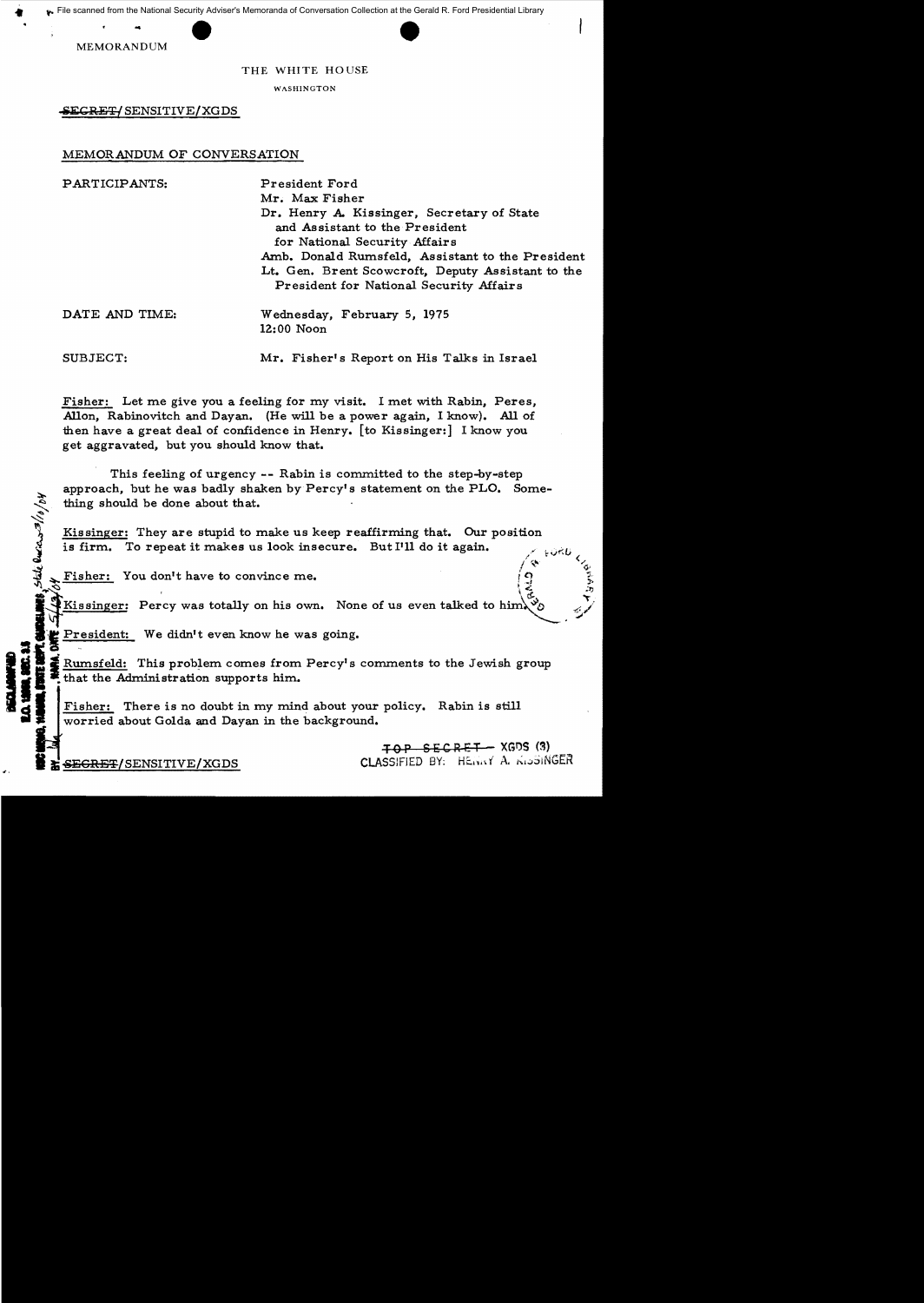#### -S<del>ECRET/</del>SENSITIVE/XGDS -2-

He does feel that Egypt will keep its word. That is an important confidence factor.

If you would see Golda...I didn't. I told Dayan that in 1970 he asked me to convey a step-by-step proposal to you [Kissinger].

Kissinger: Three or four months ago he felt strongly that way. He is changing now that he is going back into politics.

Fisher: The issue is the quid pro quo. They desperately need time. I told them on the oil thing they should look for an assured supply from the U. S•. They mentioned the Shah. If it is possible to break the economic boycott by having Egypt keep selling the oil to Israel after the return of the fields, that would be a big move. They feel this boycott badly.

On the issue of aid and the letter from Nixon, I told them that there is a much better chance to get it, with the present Congressional attitude, in the euphoria of a settlement. I expressed the the urgency to move. And they are shaken by the economic circumstances in the U. S.

Rabin is playing his cards close to the vest but he is okay. Peres is a tough nut to crack. He won't back Rabin. He said he would be willing to go all the way with Egypt if Israel could get what it wants. He won't oppose a move but he will put himself into a position where if it fails, he will look good.

Allon is fine.  $\begin{pmatrix} 0 & \sqrt{x} & \sqrt{x} \\ 0 & \sqrt{x} & \sqrt{x} \\ \frac{x}{x} & \sqrt{x} & \sqrt{x} \end{pmatrix}$ 

Kissinger: Will Dayan oppose it?<br>Fisher: He wants to get back into power. But I told him this program was his idea in '70. I wish he was in the government.

Kissinger: He would be terrific in the Cabinet. He was before.

Fisher: The opposition is not too bad because the Sinai doesn't involve the religious problems.

Kissinger: I will see Dayan and Golda in Israel.

Fisher: They are very sensitive on several things: One is Percy; two is the need for continued aid.

President: There is no question that if there is no movement, selling aid to the Congress will be difficult if not impossible.

 $-$ SEGRET/SENSITIVE/XGDS

 $\sim$  +0r,U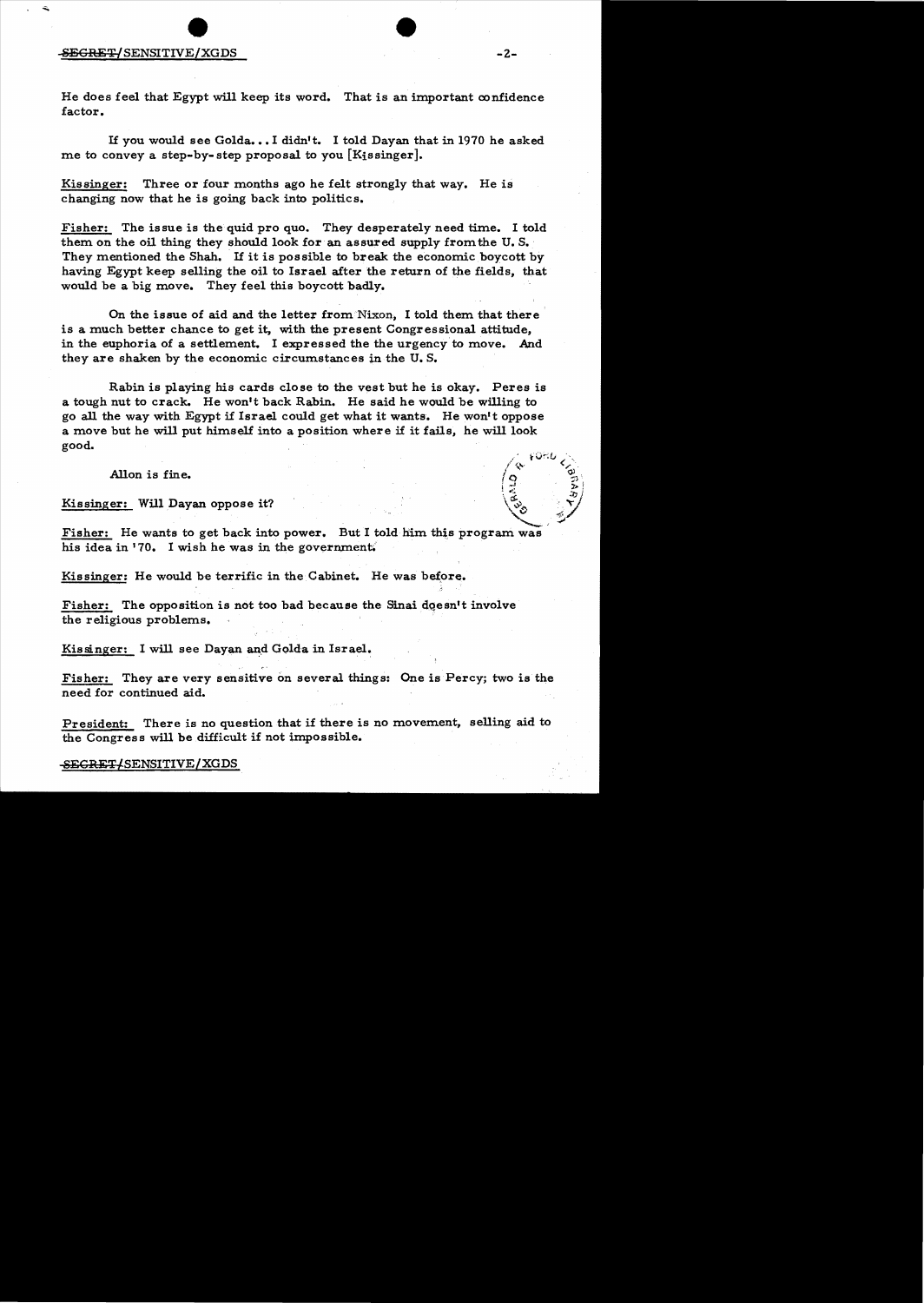## :SECRET/SENSITIVE/XGDS -3-

Kissinger: Dupont told me the first thing he wants is to cut Israeli aid in half.

Fisher: I think it is important that the arms promised be delivered on time. That confidence is important.

Kissinger: Everything has been.

Fisher: On Geneva, it is those out of government or those who want to gain time who are pushing it.

They have confidence in the President. They are reluctant to show their hand. I said both of you are friends, but that they better grab any opening.

President: You are convinced that all of them but Peres are convinced something has to be done and they are willing to move?

Fisher: Yes. They understand. They will be tough bargainers but they feel the U. S. is their friend.

President: Do you think they may just be trying to create a favorable attitude but then they won't move and say they tried?

Fisher: No. They are defensive. But the people are now more willing to folbw Rabin.

Kissinger: That depends on what Dayan does. Golda Lcan get under control. I can strengthen Dayan too.

Fisher: With this, there is a feeling that Egypt has kept its word. I don't know what you can do with Dayan, but he is key.

Kissinger: I better see him before he gets set. If he were Prime Minister  $1$  ,  $1$  ,  $1$ we would be all set.

President: Is he in the Knesset?

Kissinger: Yes. But he is the leader of the Rafi, which is the right wing of the governing party. If it hadn't been for '73, he would have replaced Golda. He has great imagination and courage. But he's mercurial and wild **--** like the others in their domestic politics. He said to me last fall that Israel had to do whatever was necessary in the Sinai to get Egypt off its back.

Fisher: They feel they made a mistake on the West Bank. Now they are hoping the situation will drop back toward Jordan. If you could see Dayan....

#### SEGRET/SENSITIVE/XGDS

.", *';:D*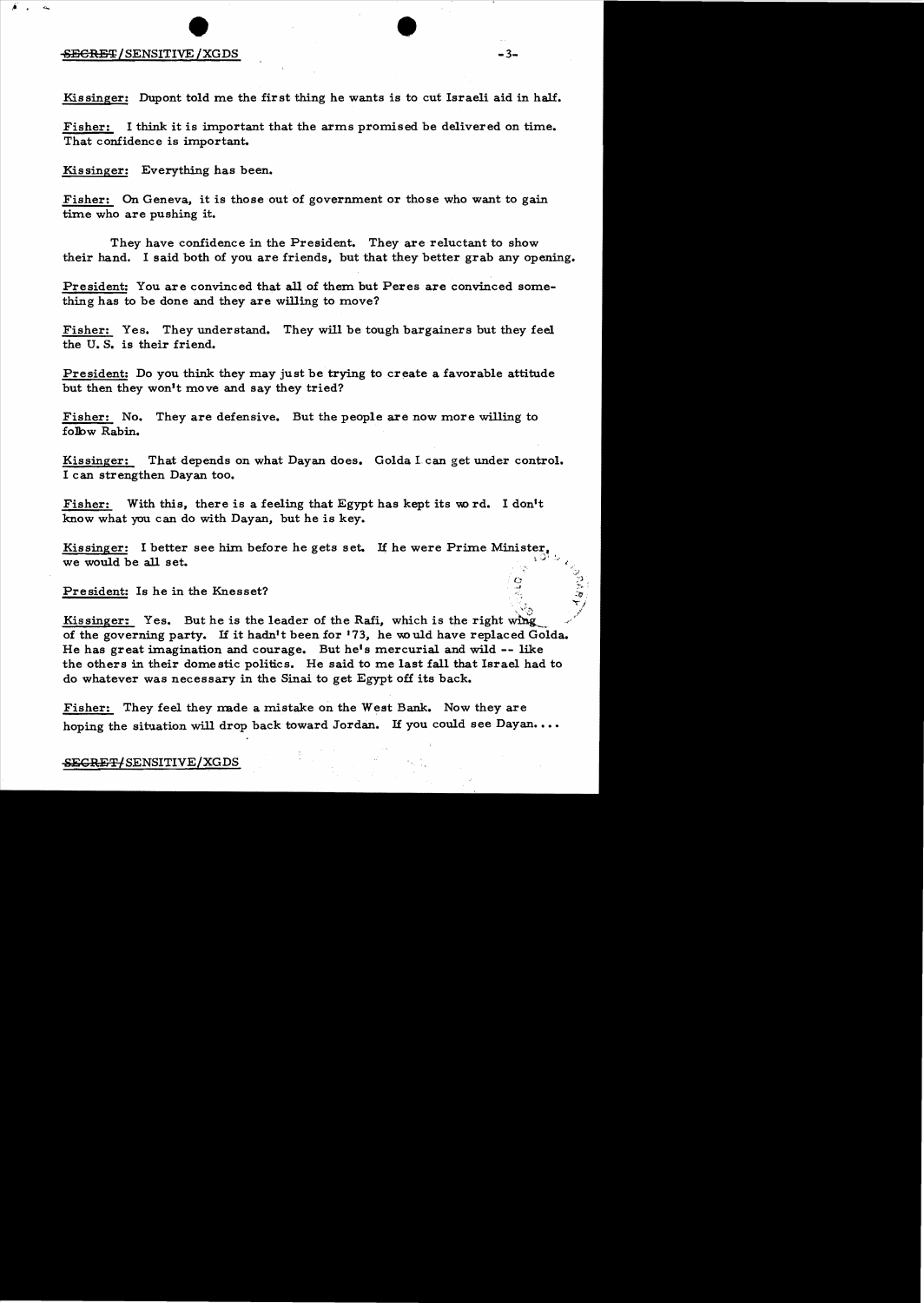# Kis singer: I will.

;. ...<sup>~</sup>

Fisher: The American Jewish community is more tense than the Israeli community. Henry needs to meet with the leaders after his trip. But the Israeli leadesr know it is important; they have an economic problem....

Kissinger: Whatever you can do with the American Jewish leaders. If we go to Geneva, the first question we face will be the PLO. If we go to Geneva with a success behind us, the Arabs will look to us. If we go after a defeat, it will be a bear-baiting exercise.

Fisher: I am getting a group together to do what I can. Do the Egyptians show signs of willingness to move?

Kis singer: Yes. But the key is the facts that another settlement produces; That is the real progress. We can get some other details, but a fixed time will be difficult for Sadat to accept. I haven't sat down with Sadat. I have to ask him what is the best he can do.

#### <del>SEGRET</del>/SENSITIVE/XGDS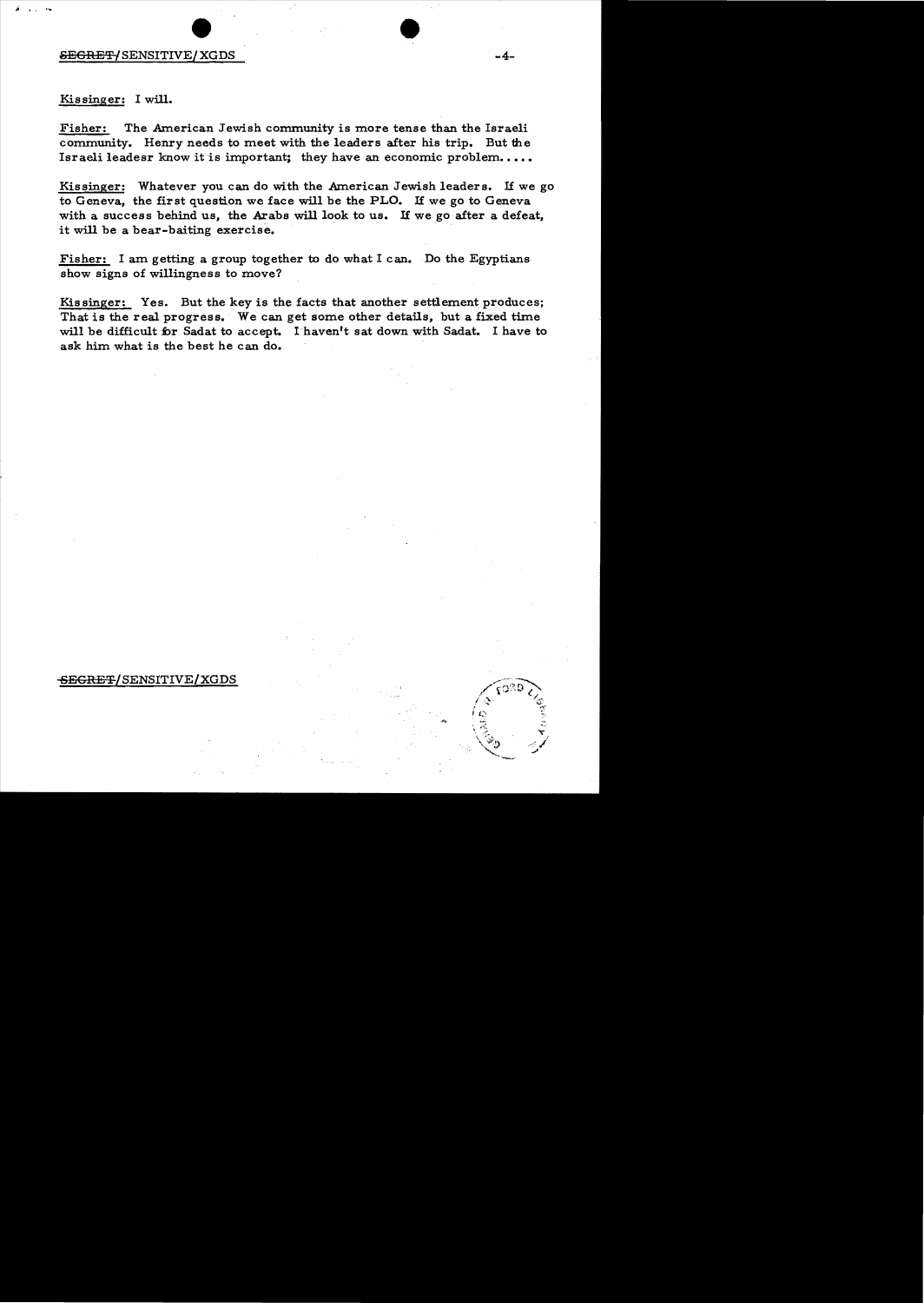P/Fisher (K/Runwofeld  $554525$ E Letture qui paux james merit 2 Dagan (A = write da a / male again france hui apres (x) pet aquannois, ent you speed King forte pubin passang - Ration is crutil to stop my step, and in bally slowler by Pira Statement on PhO. Southy should be done about that K Ten stepid to motion bey unppring that. On partir is fermer To repeat in here lak increme, but did it give Et pour lont have te assurées me. K Percy was totally in his own, there of us won Talked to hi le vie didn't montesour he mes qui This pot count of for Perry comments & Jemisty younges ait a min Ayents bin F 24 eaubrie my en il dont jour soit um buhquel Nelsey ful trut Ewill bey that was that and impatint employed  $\sqrt{arctan}$ If you und 1 rue Golden ... Deladait. 2011 Doycen Gest in 10 ho which with enough oty y skep 304 marso he felt story y that any. He changing Ssome is gon't. They disg switch were time. look for assumed supply from U.S. They martined

**E.O. 12058, 2EC. 2.5**<br>NBC MEMO, 11**/10000, 8TATE DEPT. GUIDELINES** State leview 3/10/04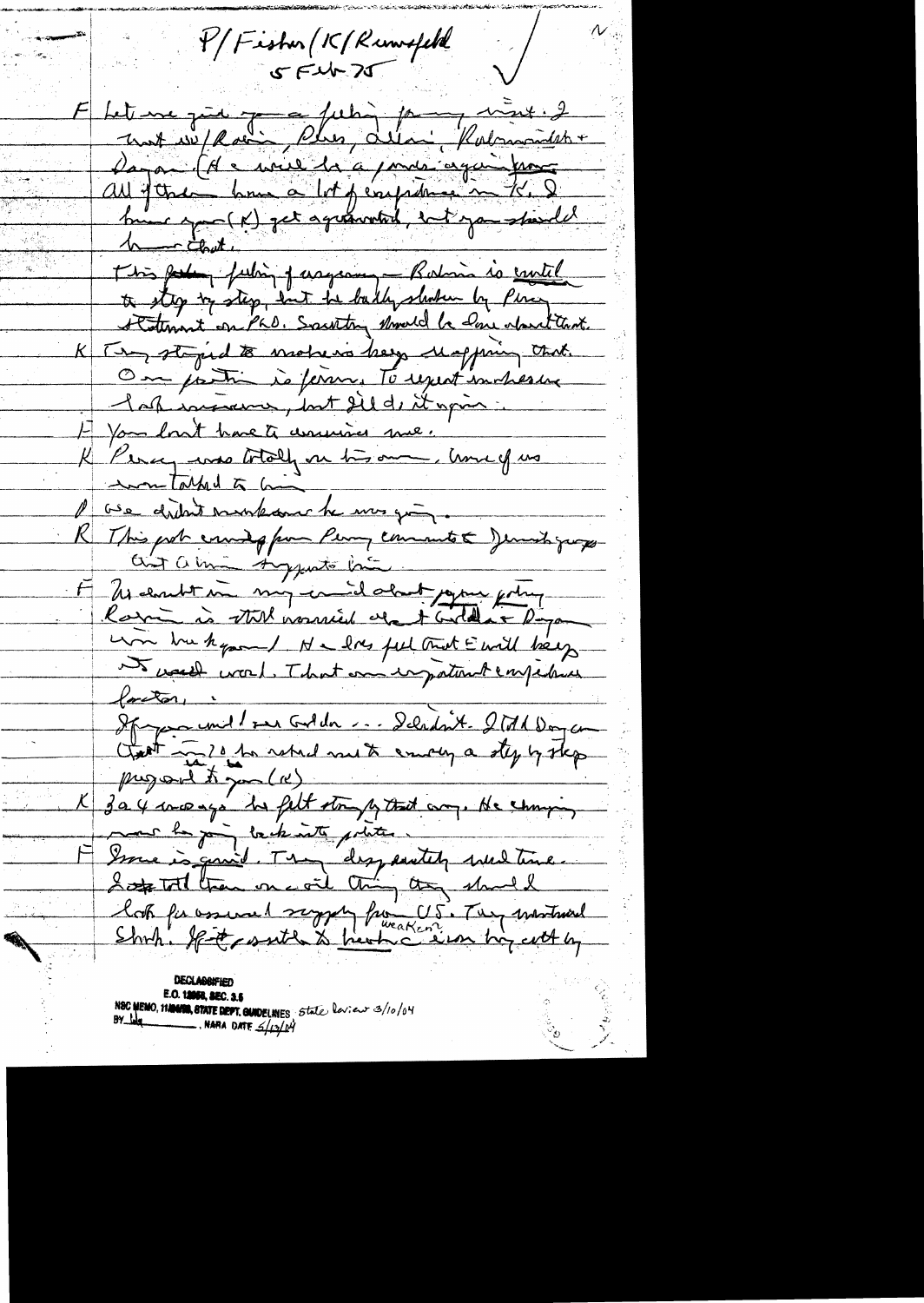huning E huy auching coint & I generation for<br>filled that more day a drig work. They fell this boy - ott banky On cise de de la better pour trisper, it et et than that much hall chance & get it of present Conjutation in emphasis of a seltement. I sepresed a inspering to mine + they are Staat by eine ceremon son CS. Kori plazien cardo claro rest pt bede. Pereststoryton in the erack. He won't have Kalin. Ne sind the content of podlary of 15 ip I could for whit it was to. He won't pper a nun bit has will put hissly who parties when if it farite him took good allen às fine Will Dayan ppar it! E (Le monté de et horde nts june les 2001 his K He mil le tourifié in Cesnet.<br>È The opportuing mot to had become Similation union entier province. No question that if no mumment, selling and to K Duyant till me s'il de met injustite. la in it my intend that and presented to Europting town them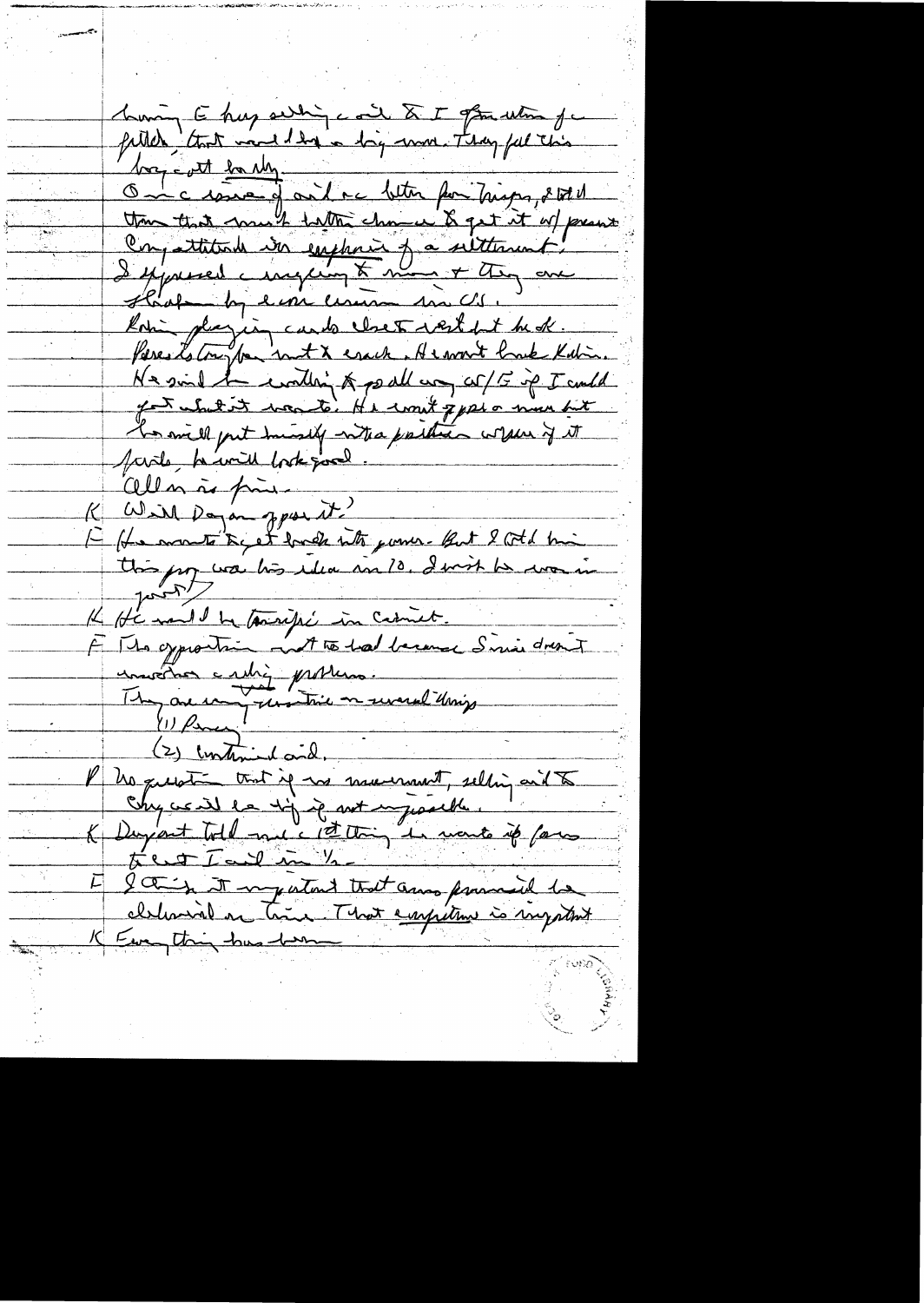If I see Dayon + Colde in T. F On Genera, It is those out of gout a that who Physicia engenie P. They extent to the thing hast he close a thing with the move F yes, den anderstand. They will be transportered the seattle F No. Thy on dependant But pepleare une nous within to forthemp whin KTomex disponds on colored day on does. Colda dam get multicatrol, dean straitement day on tor. M C/this, There is a feeling that E hopt to word. Selon't prome what you can us payan, but here key Il flatter ser him depose to jet set, If he were Parcelledest. P da him Kneet (Discribed Agpi, etc.) If hushed here for 73, he would have sy just bolds. + control - life ortression domination politics It will lost fall that I had to do whather "were my to yet i off its bake F sur jul ton madeci montre on W Bank. Two troi bynning soit court My bute toursel fasten F The US Junio emmet, is montance tome le